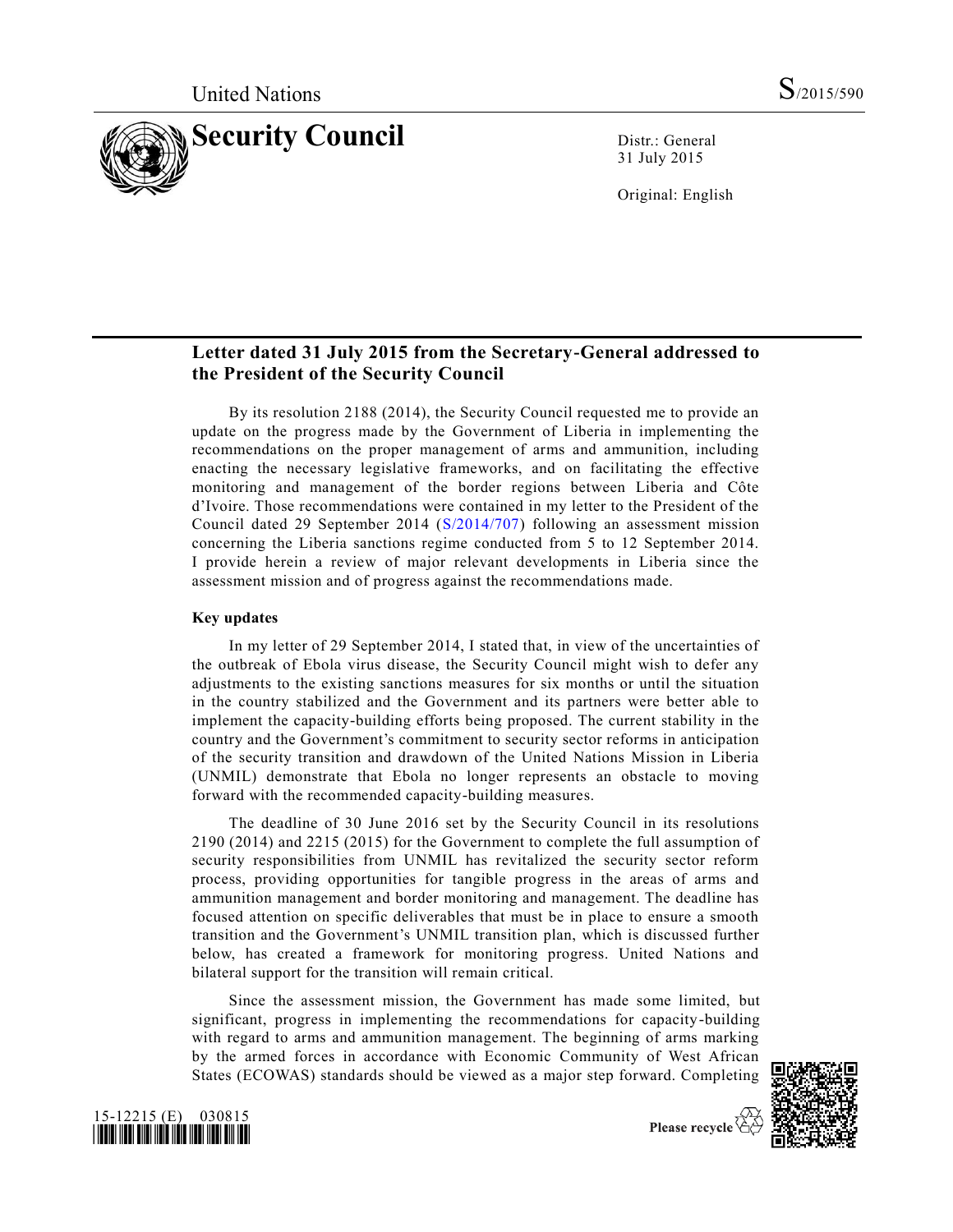the marking of all government-owned weapons by the end of 2015 now represents an achievable goal.

Progress in the implementation of the recommendations has, however, been uneven and insufficient focus has been given to completing the regulatory framework for the importation and private possession of arms and ammunition. The Legislature must accord priority to considering the draft firearms and ammunition control act if it is to be enacted by December 2015.

Where progress has been made, activities have been undertaken within existing resources or through external funding. The progress in weapons marking highlighted the value of UNMIL quick-impact projects. Longer-term capacity-building requires the provision of sufficient budgetary support to the relevant agencies from the Government, together with internationally funded projects. I encourage donors to support the project prepared by the Office for Disarmament Affairs of the Secretariat, at the request of the Liberia National Commission on Small Arms, which would implement many of the recommendations on capacity-building.

The inspection of government armouries by UNMIL, most recently mandated by the Security Council in its resolution 2190 (2014), rema ins an important means of monitoring government-owned weapons and ammunition. Inspection is also increasingly being used as a tool to support capacity-building for the Liberian security agencies and should remain part of the UNMIL mandate.

Among the security agencies responsible for monitoring and managing the border regions, both the Bureau of Immigration and Naturalization and the national police have laid the groundwork for initiating future deployments of personnel. While the deployment and patrols of Bureau personnel along the border have increased, those of the national police are yet to begin. Given the timetable for the drawdown of UNMIL, those deployments need to be accelerated.

The logistical, communications and mobility capacity challenges identified in the 2014 assessment persist. It is important that budgetary uncertainties be resolved to ensure continuity in training activities, especially in the area of firearms training and arms and ammunition management, and that the number of personnel of the Bureau of Immigration and Naturalization to be deployed to the border areas, and a timeline for such deployment, be finalized.

Although the border between the countries remains closed, the Governments of Liberia and Côte d'Ivoire have further increased efforts to strengthen coordination and information-sharing for border security and stabilization. I welcome their continued bilateral engagement. The post-Ebola recovery plan, devised by the Mano River Union, also provides a subregional framework to revitalize security and border stabilization mechanisms. The positive momentum from the plan should be used to accelerate the implementation of operational activities under way, as well as longer-term projects of the Union and ECOWAS.

#### **Major developments since the assessment mission**

The assessment mission was undertaken at the height of the Ebola outbreak. At the time, it was clear that the epidemic was having a significant impact on all national institutions, including the security sector, and threatening to undermine the important gains made by Liberia during the previous decade. The Government and the international community were concerned with and focused on responding to the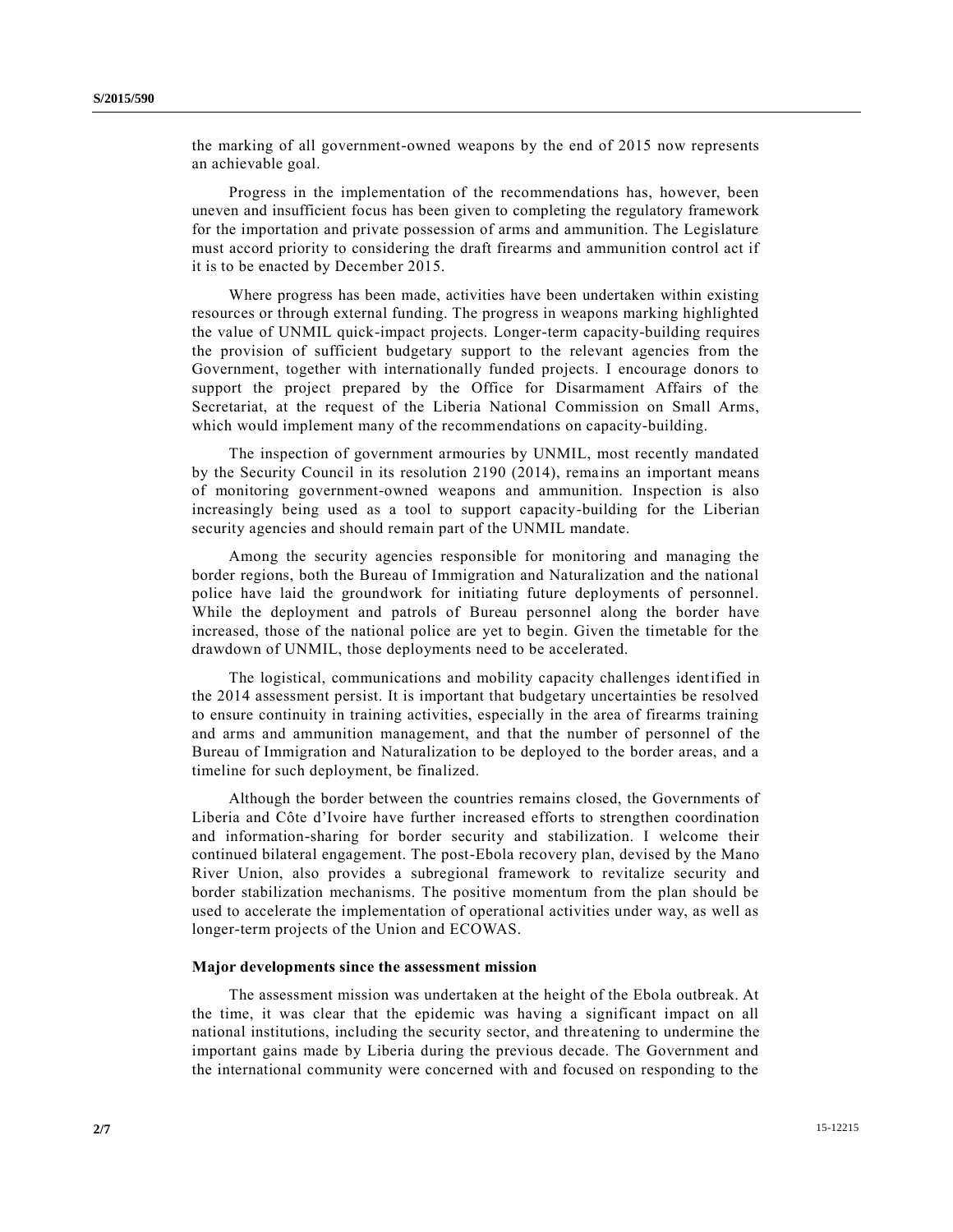crisis. The Security Council recognized the exceptional circumstances occasioned by the outbreak when, by its resolution 2176 (2014), it extended the mandate of UNMIL for three months and endorsed my recommendation to defer consideration of the proposals on adjustments to the mandate. Similarly, no adjustments were made to the sanctions regime, which was extended for an additional nine months through the adoption of resolution 2188 (2014).

The severity and immediacy of the threat to the Liberian State institutions from Ebola have now passed and the country remains stable. The World Health Organization declared Liberia free of Ebola virus transmission on 9 May after a period of 42 days in which no new cases of infection were identified. Nevertheless, the Government's reports that, since 29 June, six Liberian nationals have tested positive for Ebola, and that two of them have subsequently died, highlight that there is no room for complacency.

The Ebola outbreak revealed multisectoral fragility within the State and highlighted institutional weaknesses within the Government. The long-term impact on security sector reform appears, however, to have been limited largely to delays, rather than reducing the Government's overall capacity. On 6 March, the National Security Council endorsed the Government's UNMIL transition plan, in line with resolutions 2190 (2014) and 2215 (2015) that set 30 June 2016 as the deadline for the Government to fully assume its security responsibilities from UNMIL.

The transition plan, which includes specific benchmarks and a summary of activities with timelines, sends an important signal about the Government's commitment to security sector reform. Its proposed actions are aimed at addressing the recommendations contained in the 2014 assessment. The plan is ambitious, in terms of both the time allocated for its completion and the resources necessary to support its implementation. For the purposes of the 2015-2016 budget, the Government has prepared a prioritized plan, but the extent to which it will be able to fund the activities envisaged remains uncertain.

## **Improving the capacity of the Government of Liberia to properly manage arms and ammunition, including by enacting the necessary legislative framework**

The process of harmonizing laws relating to the security sector continues. With the passage of the Drug Enforcement Agency Act in October 2014, a legal framework has now been established for most of the security agencies, including the armed forces, the Executive Protection Service, the Drug Enforcement Agency and the National Security Agency. The armed forces have not, however, completed the reform of internal policy structures and the uniform code of military justice is still awaiting ratification by the Legislature. In April, Liberia submitted its instruments of ratification of the Arms Trade Treaty to the United Nations.

UNMIL has continued to support efforts under way to reform the security sector legal framework. Legislation on the Bureau of Immigration and Naturalization has now been drafted and is due for submission to the Legislature at its current session, together with a revised draft act for the national police. The draft firearms and ammunition control act is currently under consideration by the Legislature. Those three acts would together form the basis of the national legal framework for arms and ammunition management. The timetable for their passage remains uncertain, however, although the Chair of the Senate Committee on National Defence, Intelligence, Security and Veteran Affairs has expressed his belief that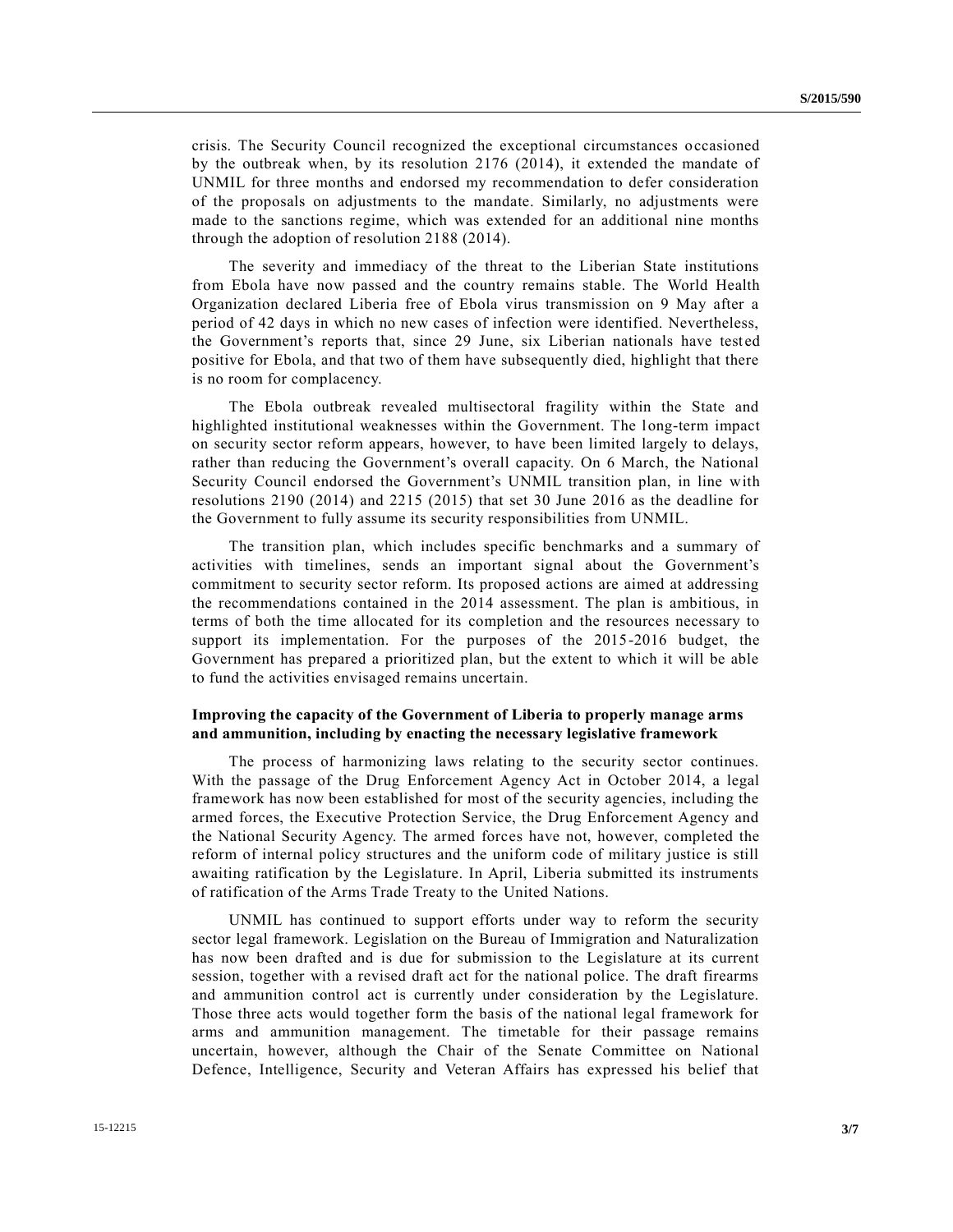consideration will be completed by the end of 2015. Until those laws are passed, there remain insufficient legal means for the Government to regulate the purchase and possession of arms by non-State actors.

The Government, with the assistance of UNMIL, has taken some small but significant steps to strengthen its capacity in the area of arms management. In March, UNMIL undertook a quick-impact project that included training provided by the Ghana National Commission on Small Arms and the United Nations Regional Centre for Peace and Disarmament in Africa. A total of 28 government officials representing all security agencies received instruction on how to mark weapons and on data management in accordance with ECOWAS standards.

As at mid-July 2015, the armed forces had marked 97 per cent of all stored arms and the national police were due to begin marking their weapons in August. If the current momentum is maintained, the Liberia National Commission on Small Arms anticipates that all government-owned weapons will be marked by the end of 2015. The completion of that task would fulfil a requirement of the Security Council first set out in resolution 1683 (2006). The establishment of a central national arms database, maintained by the Liberia National Commission on Small Arms has, however, not yet begun. Funding will be required to hire skilled information technology professionals and to purchase additional computers.

Data on privately owned weapons will be collected as part of an ECOWAS-European Union small arms project, implemented by the United Nations Development Programme. In Liberia, the project will concentrate on the three south-eastern border counties (Grand Gedeh, Maryland and River Gee) and may also expand to Nimba County in the future. It is a community-based arms for development project under which local development initiatives will be implemented in exchange for communities handing over weapons. As a first step, a small arms survey will be undertaken in the three counties and the findings will assist in the eventual development of a national survey.

In accordance with resolution 2190 (2014), UNMIL has continued to undertake quarterly inspections of government arms. Generally, the armouries are well run, although a number of recommendations, largely focused on health and safety, have not been implemented. Beyond inspections, the UNMIL Small Arms Unit and force firearms inspection team are providing capacity-building on armoury management to the national police and the armed forces through regular meetings, training sessions and workshops.

In late 2014, the Ministry of Defence expressed its readiness to work with UNMIL on the construction of permanent explosives storage facilities and training for safe explosives management. Training in explosives disposal has been carried out with the assistance of bilateral partners. UNMIL can support needs in relation to explosives — for the disposal of residual contamination from explosive remnants of war — and storage until early 2016, but the Government currently does not have the equivalent capacity.

The limited funding to support arms and ammunition management is a constraint on the ability of the security agencies and their partners to move forward with further capacity-building efforts. In that regard, it is important that, as part of its current budget negotiations, the Government provide clarity on the activities that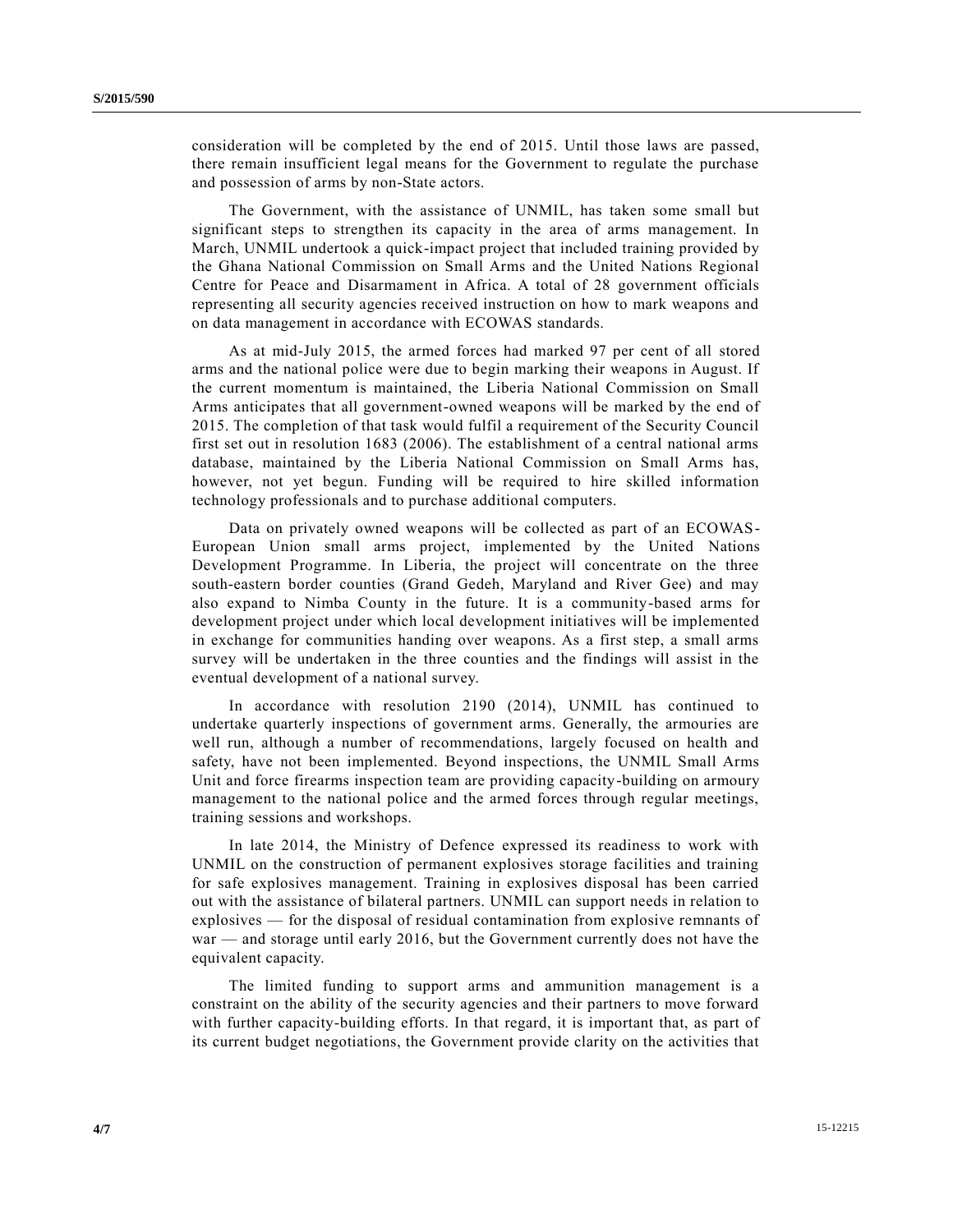it will be funding. Additional funding support from the international community is likely to be necessary.

In consultation with the Liberia National Commission on Small Arms, the Office for Disarmament Affairs has approved a project that would, if fully funded, ensure the implementation of the earlier recommendations with regard to developing firearms licensing regulations, weapons marking, a central arms database and a national baseline survey of arms and ammunition stockpiles. It would also provide assistance to the Government in its implementation of the Arms Trade Treaty and the ECOWAS Convention on Small Arms and Light Weapons, Their Ammunition and Other Related Materials.

Since the assessment mission, the Liberian security agencies have been meeting regularly to discuss arms management issues. Monthly coordination meetings of the national police with the Liberia National Commission on Small Arms and the Bureau of Immigration and Naturalization are being held. The Board of the Liberia National Commission on Small Arms, which comprises all the security agencies, also meets on a quarterly basis.

Since the assessment mission, the Permanent Mission of Liberia to the United Nations has submitted one new notification of supplies of arms and ammunition for the national police to the Security Council Committee established pursuant to resolution 1521 (2003) concerning Liberia. As indicated in its transition plan, the Government plans to purchase weapons and ammunition for the national police, the Bureau of Immigration and Naturalization, the Drug Enforcement Agency and the Executive Protection Service during the period from July 2015 to June 2016.

### **Effective monitoring and management of the border between Liberia and Côte d'Ivoire**

The security situation along the border between Liberia and Côte d'Ivoire is calm but fragile. The land border has been closed since August 2014, following the Ebola outbreak. While no cross-border attacks have been observed since 2013, violence carried out on the Ivorian side of the border by members of local communities, including Ivorian returnees, against the Ivorian armed forces and settlers from Burkina Faso has continued in 2015, largely as a result of land disputes. A border shooting incident in May, which left a Liberian national dead, has highlighted the potential for tension along the border with Côte d'Ivoire. As noted in recent reports of the Panel of Experts on Liberia, groups of ex-combatants and mercenaries continue to be organized on the Liberian side of the border and constitute a localized threat that requires ongoing monitoring as Côte d'Ivoire prepares for presidential elections in 2015.

In general, the borders of Liberia are porous and capacity to adequately patrol them is limited, even though institutional capacity has greatly improved. With the continued drawdown of the military component of UNMIL, the ability of the Mission to respond to security threats along the border will be significantly diminished and the Government will have primary responsibility for monitoring and patrolling the border. For the transition of responsibility to be successful, further strengthening of the Liberian security agencies, including their infrastructure and logistical and technical capacity, is essential.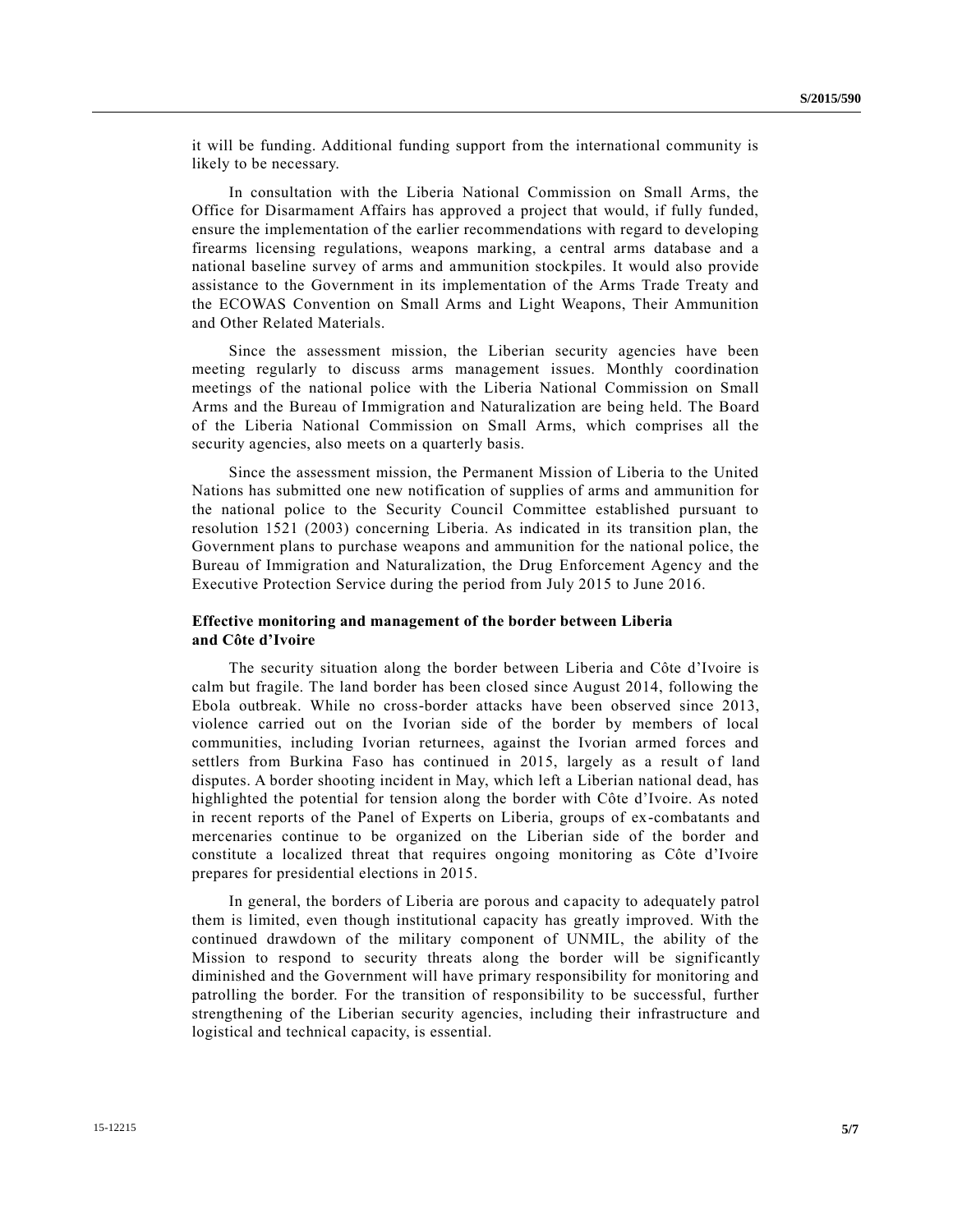Since the assessment mission, the Bureau of Immigration and Naturalization has posted more personnel to the borders. It is indicated in the transition plan that the number of border patrol personnel will continue to increase and that those personnel will be authorized to carry arms. The Bureau has also extended its border patrols. It has deployed 1,196 officers, comprising 132 border patrol officers and 1,064 immigration/border control officers, to the 45 official and 131 unofficial crossing points along the borders with Guinea, Sierra Leone and Côte d'Ivoire. The number of officers to be deployed to the borders is expected to increase to about 1,350 following the completion of training for 250 new recruits in September.

Instructors from the Bureau of Immigration and Naturalization, under the supervision of the United Nations police component, have begun to train new recruits in immigration management, fraud detection, forensics and the preservation of evidence and means to combat cross-border crime, smuggling and arms trafficking. Additional armoury management training is foreseen by November, and firearms training for Bureau personnel is envisaged for the first half of 2016, according to the transition plan.

Future deployment depends on both sufficient funding and the provision of adequate infrastructure, including offices and accommodation, as well as logistics to ensure mobility and communication. The most urgently required items are radios, vehicles and motorbikes to enhance effective patrols around the unofficial border crossing points, especially considering their limited accessibility during the rainy season, which lasts for some eight months. The Bureau of Immigration and Naturalization currently has 31 vehicles, including those assigned to administrative heads, about 40 per cent of which are not functional. Most border posts are not accessible except by motorbike. While the Bureau has 78 motorbikes, a lack of funds for their maintenance means that about 55 per cent of them are not operational. With regard to secure communications, only 5 of the 15 counties have radio stations (Grand Gedeh, Maryland, Montserrado, Nimba and River Gee). In total, there are 17 county-based radio stations, of which only 7 are functional. Sharing critical security and confidential information in a secure way is therefore extremely challenging.

The deployment of national police officers to the regions outside Monrovia was envisaged to begin in July, in parallel with the deployment of Bureau of Immigration and Naturalization personnel throughout the country. That has not yet begun, however, with training of some 1,600 officers still under way.

With regard to the capacity of the coastguard to monitor the coastal territory of Liberia, that agency continues to rely on UNMIL to a great extent, as outlined in the previous assessment. The considerable assets of UNMIL, including air patrols, to police the borders will not be available to the Government when security responsibility for the borders is transferred in 2016. The Government's air capacity is limited, as is the deep-water capability of its small coastal boats.

With regard to coordination and information-sharing between Liberia and Côte d'Ivoire, the quadripartite meetings between the two Governments, UNMIL and the United Nations Operation in Côte d'Ivoire (UNOCI) have been the principal intergovernmental security mechanism at the policy level.

The third quadripartite meeting was held in Abidjan on 10 March. The communiqué of that meeting includes a section on bilateral cooperation in which the